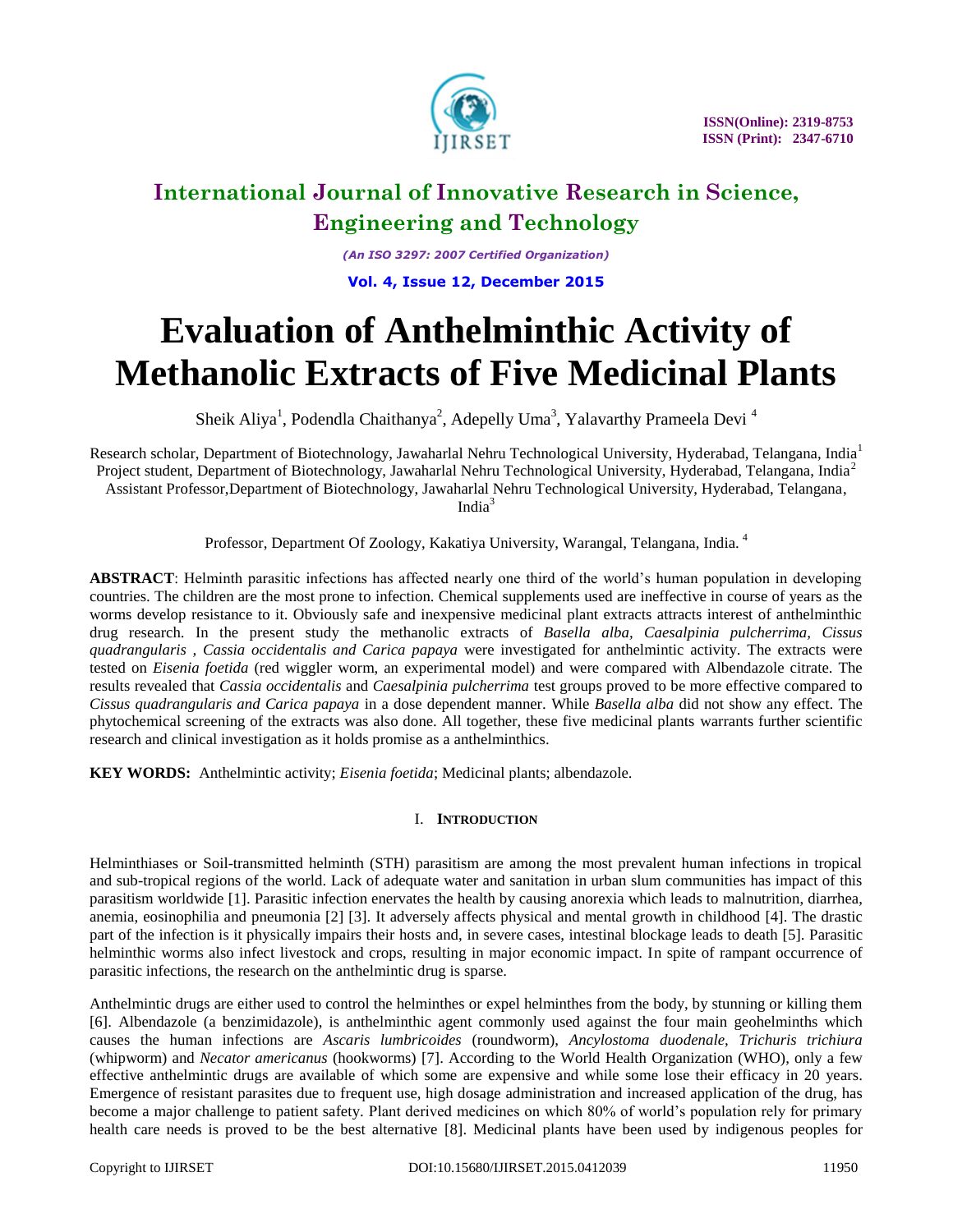

*(An ISO 3297: 2007 Certified Organization)*

#### **Vol. 4, Issue 12, December 2015**

centuries as sources of extracts used to treat infectious diseases [9]. In the current study, we have attempted to investigate six medicinal plants *Basella alba, Caesalpinia pulcherrina, Cissus quadrangularis, Cassia occidentalis and Carica papaya* for anthelmintic activity.

#### II. **MATERIALS AND METHODS**

**Collection and authentication of plant resourse:** Fresh and healthy plant material of *Basella alba, Caesalpinia pulcherrina, Cissus quadrangularis, Cassia occidentalis and Carica papaya* were chosen and collected from my garden. The plants were thoroughly washed separately with tap water and were air dried in shade. The dried plant material were grounded into course powder and stored in air tight polythene containers at room temperature until further analysis. The plants were identified, authenticated and voucher specimen was deposited in the herbarium of Unani research Institute, Hyderabad, India.

**Extract preparation for the experiment:** About 200g of powdered plant material was extracted two to three times with methanol at room temperature for 72 h with mass to volume ratio of 1:10 (g/ml). The solvent extracts were evaporated to dryness under vacuum on rotary evaporator between 37°C to 40°C. The extracts were stored at -20°C until further analysis. The percentage yields of the extractives were calculated [10].

**Qualitative phytochemical screening:** A small portion of the dry extract was used for phytochemical screening. It was done by following the standard qualitative methods with slight modifications as described by Harborne (1998) [10].

**Test organism:** The adult Indian earthworm, *Eisenia foetida* (red wiggler worm) used in this experiment has anatomical and physiological resemblance with the intestinal human parasite, Roundworm. The earthworms of 3-5 cm in length and 0.1- 0.2 cm in width were collected from commercial compost pits. The collected worms were washed with normal saline before the experiment. The sample extracts were prepared freshly by suspending in Tween 80 (0.1%) in normal saline.

**Anthelmintic Activity:** The anthelmintic activity of methanolic extract of six plants was evaluated following method of Dash et al with slight modification [11]. Eight groups consisting of six earthworms in each group were used for the present study.

Group-1 : (Distilled water) ; Group-2 : Control (normal saline with 0.1% Tween 80) ; ; Group-3; 4; 5; 6; 7: Methanolic extract of *Basella alba* , *Caesalpinia pulcherrina, Cissus quadrangularis, Cassia occidentalis and Carica papaya* of different concentration (5mg/ml, 10mg/ml, 20mg/ml) respectively. Group- 8: Standard (Albendazole- 10mg/ml). The observation was made up to 4 h of the test period. The time taken to paralysis (the worms did not revive even in normal saline) and death (when the worms lost their motility followed by fading away of their body colors) of individual worms were recorded and tabulated [12].

**Statistical analysis:** The experiments were replicated three times and the mean and standard deviation  $(X \pm SD)$  of the data were calculated statistically.

### III. **RESULTS AND DISCUSSION**

Phytoconstituents screening of the methanolic extracts of the five plants are tabulated (Table 1). All the plant extract contained flavonoids, phenolic compounds, steroids, carbohydrates, reducing sugars and glycosides. Flavonoids are known as natural biological modifiers. As biological modifiers flavonoid modifies the degradative effects of allergens, viruses and carcinogens [13]. The most ubiquitous group of plant metabolites are Phenolic compounds [14]. These molecules exhibit their protective action as blocking agents of the carcinogenic precursors [15]. It revealed that alkaloids and tannins was present in all the four plants except *Carica papaya* while vise versa for the content of terpenoids. Alkaloids are the secondary metabolites with therapeutic potential. Knowledge about this diverse group of secondary metabolite helps in identifying and designing lead drug molecules. It has been reported that alkaloids inhibits DNA topoisomerases to exhibit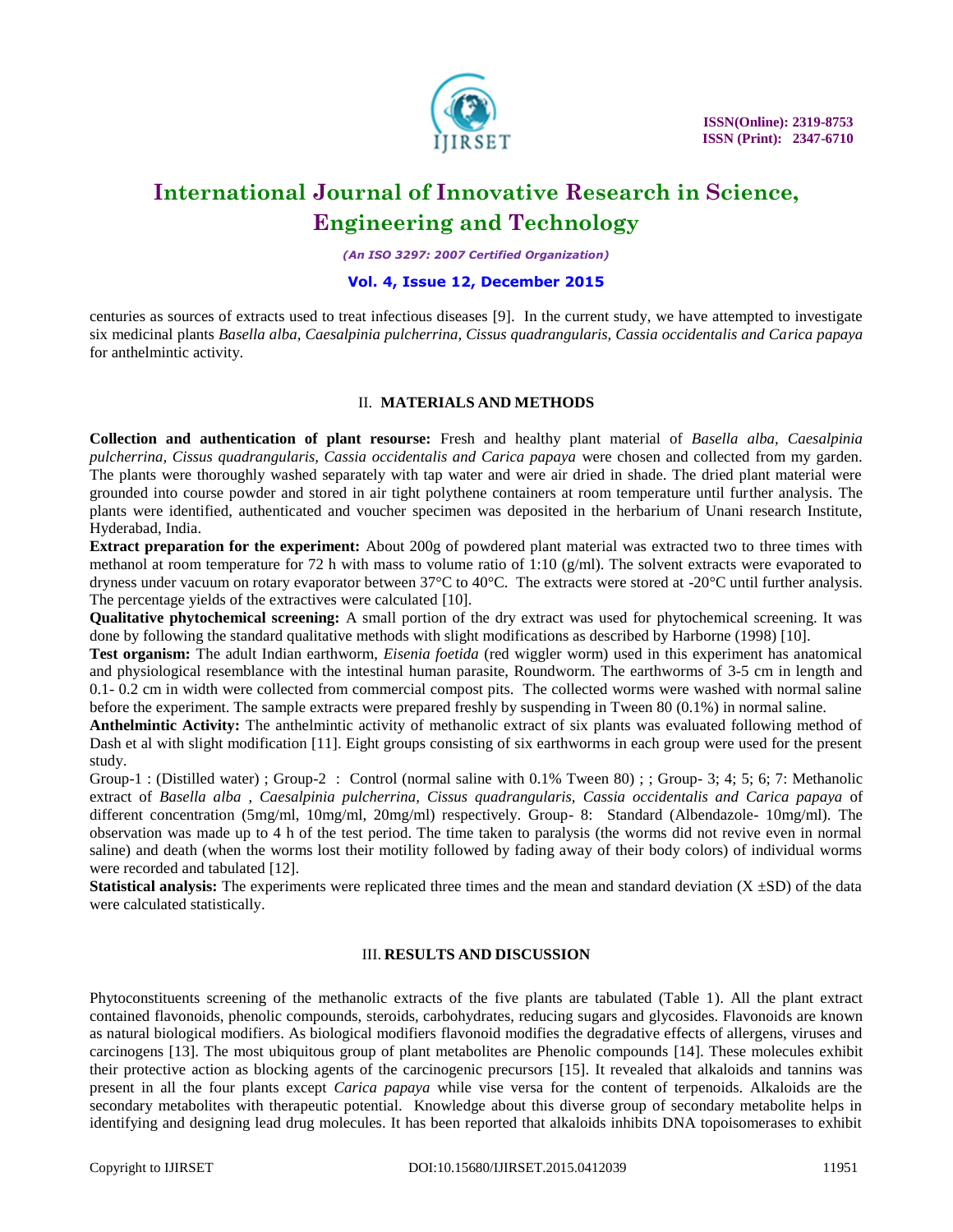

*(An ISO 3297: 2007 Certified Organization)*

#### **Vol. 4, Issue 12, December 2015**

antimicrobial action [16]. Experimental evidence has revealed that tannin-rich plants have anthelmintic properties [17]. Proteins, anthocyanidin and anthraquinones were proved to be completely absent in the methanolic extract of all the five plants. Saponins are present in the four plants except *C.pulcherrima* methanolic extract. While lignins was absent in the both *C. occidentalis* and unripe fruit of *C.papaya* methanolic extract.

Anthelmintic activity of methanolic extract of five medicinal plants against *Eisenia foetida* was evaluated (Table 2) in which C. occidentalis exhibited best activity in dose dependent manner giving shortest time of paralysis (4.5 min) and death (27.5 min) at 20 mg/ml concentration compared to other test plant and the drug albendazole. Since the presence of tannins in the plant extract may be the reason for paralysis and death of the *Eisenia foetida* . *Carica papaya* induced paralysis and death in 12.5 min and 35 min respectively. While this extract did not show any positive test for tannins. A group of researchers have proved that the latex of *Carica papaya* showed significant anthelmintic activity in a dose dependent manner as compared to standard reference (piperazine citrate ) and control (distilled water) [18]. *C. pulcherrima* extract induced paralysis in 8.5 minutes (min) and death in 103 minutes while albendazole induced paralysis in 23 min and in 38 min death. Albendazole exhibits anthelmintic activity by blocking uptake of glucose and depleting glycogen stores in the parasite [19]. Earlier it was reported that the petroleum ether and chloroform extracts of pods of *C.pulcherrima* exhibited significant anthelmintic activity than methanolic extract[20]. *Cissus quadrangularis* showed the least effect compared to all the other three plants. There was recent report on alcoholic root extract of *C.quadrangularis* exhibiting significantly determined anthelmintic activity at 100 mg/ml, caused paralysis in 17 min and death in 30.67 min while, 200 mg/ml, caused paralysis in 8.33 and and death in 18.50 minutes against earthworm *Pheretima posthuma* [21]. This shows that the aerial methanolic extract of *Cissus quadrangularis* is better than it's root extract. Basella alba did not show any effect at this concentration. If a plant extract does not shows any anthelminthic activity, one cannot designate it to be completely inactive. The extraction method using methanol does not guarantee a complete extraction of bioactive molecules with potential anthelminthic activity. A specific formaulation or the synergistic interaction of phytocomponents or combination of extracts could show additive or inhibitory effect [19]. In the present study, Methanolic extract of the test plants have proved to be very effective than the standard drug. Knowledge of indigenous plants and its bioactive principles molecular role exposes a protocol for drug discovery and compatible treatment.

| <b>Phtochemical</b> | <b>Methanolic plant extracts</b>          |                                                  |                                                       |                                           |                                      |  |
|---------------------|-------------------------------------------|--------------------------------------------------|-------------------------------------------------------|-------------------------------------------|--------------------------------------|--|
| tests               | <b>Basella alba</b><br><b>Aerial part</b> | Caesalpinia<br>pulcherrina<br><b>Aerial part</b> | <b>Cissus</b><br>quadrangularis<br><b>Aerial part</b> | Cassia occidentalis<br><b>Aerial part</b> | Carica papaya<br><b>Unripe fruit</b> |  |
| Colour              | Greenish brown                            | Dark green                                       | Green                                                 | Dark brown                                | Light brown                          |  |
| Alkaloids           |                                           | $\pm$                                            | $\mathrm{+}$                                          | $\pm$                                     |                                      |  |
| Flavonoids          | $^{+}$                                    | $\pm$                                            | $\pm$                                                 |                                           |                                      |  |
| Phenolic compounds  | $^{+}$                                    | $^{+}$                                           | $^{+}$                                                | $\pm$                                     |                                      |  |
| Terpenoids          |                                           |                                                  |                                                       |                                           |                                      |  |
| Steroids            |                                           | $\ddot{}$                                        | $\overline{+}$                                        | $\div$                                    |                                      |  |
| Carbohydrates       |                                           | $\ddot{}$                                        | $\mathrm{+}$                                          |                                           |                                      |  |
| Proteins            |                                           |                                                  |                                                       |                                           |                                      |  |
| Reducing sugars     |                                           | $\pm$                                            | $\mathrm{+}$                                          |                                           |                                      |  |
| Anthocyanidin       |                                           |                                                  |                                                       |                                           |                                      |  |
| Anthraquinones      |                                           |                                                  |                                                       |                                           |                                      |  |
| Saponins            |                                           |                                                  |                                                       |                                           |                                      |  |
| <b>Tannins</b>      |                                           |                                                  |                                                       |                                           |                                      |  |

Table 1. Qualitative Phytochemical analysis of methanolic plant extracts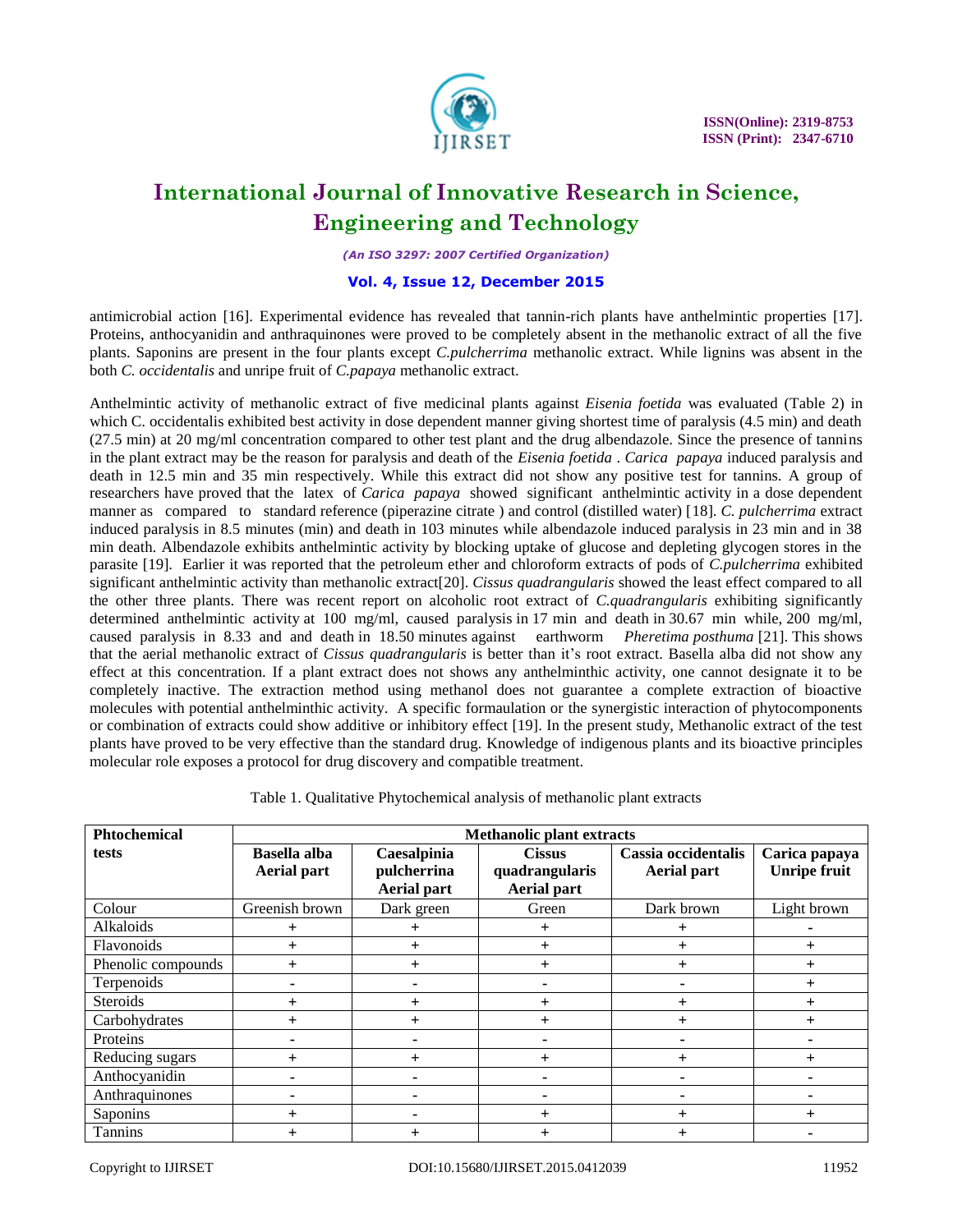

*(An ISO 3297: 2007 Certified Organization)*

#### **Vol. 4, Issue 12, December 2015**

| $ -$<br>--------<br>. |  |  |  |
|-----------------------|--|--|--|
| $\sim$<br>.           |  |  |  |

Table 2. Anthelmintic activity of methanolic extract of medicinal plants against *Eisenia foetida*

| S.No:<br>Group<br>No: | Groups with equal amount of<br>each extract | Time taken for paralysis (min.) at<br>different Concentrations (mg/ml) of<br>extract |                    |                    | Time taken for death(min.) at different<br>Concentrations (mg/ml) of extract |                  |                  |
|-----------------------|---------------------------------------------|--------------------------------------------------------------------------------------|--------------------|--------------------|------------------------------------------------------------------------------|------------------|------------------|
|                       |                                             | 5mg/ml                                                                               | $10 \text{ mg/ml}$ | $20 \text{ mg/ml}$ | 5mg/ml                                                                       | 10mg/ml          | 20mg/ml          |
| 1.                    | Distilled water as control                  | >250                                                                                 | >250               | >250               | >250                                                                         | >250             | >250             |
| 2.                    | Normal saline with 0.1% Tween 80            | >250                                                                                 | >250               | >250               | >250                                                                         | >250             | >250             |
| 3.                    | Basella alba (A)                            | $>200$                                                                               | >200               | >200               | >200                                                                         | >200             | >200             |
| 4.                    | Caesalpinia pulcherrima (B)                 | $23.0 \pm 0.89$                                                                      | $13.3 \pm 1.21$    | $8.5 \pm 1.62$     | $130.6 \pm 1.96$                                                             | $105.6 \pm 3.82$ | $103.3 \pm 3.55$ |
| 5.                    | Cissus quadrangularis $(C)$                 | $36.2 \pm 2.13$                                                                      | $18.5 \pm 6.03$    | $14.5 \pm 1.76$    | $220.5+9.22$                                                                 | $170.8 \pm 15.9$ | $106.6{\pm}4.88$ |
| 6.                    | Cassia occidentalis (E)                     | $16.3 \pm 2.50$                                                                      | $8.8 \pm 1.72$     | $4.5 \pm 1.85$     | $166.6{\pm}9.30$                                                             | $70.3 + 9.17$    | $27.5 \pm 5.00$  |
| 7.                    | <i>Carica papaya</i> $(F)$                  | $31.6 \pm 2.06$                                                                      | $12.8 \pm 3.13$    | $12.5 \pm 1.04$    | $201.6 \pm 5.04$                                                             | $68.6{\pm}10.9$  | $35.0 \pm 6.26$  |
| 8.                    | <b>Albendazole (Drug)</b>                   | $23.0 \pm 1.42$                                                                      |                    | $38.0 \pm 1.87$    |                                                                              |                  |                  |

Each value represents mean value  $\pm$  standard deviation of six replicates (n=6).

#### IV. **CONCLUSION**

This investigation has revealed that the methanolic extract of *C. pulcherrima, C. quadrangularis, C. occidentalis* and *Carica papaya* showed significant anthelminthic activity against *Eisenia foetida* when compared to the common chemical drug albendazole. Among these medicinal plants *C. occidentalis* exhibited potential anthelminthic effect. Further chemical characterization of active fraction of the extract against parasitic helminthes is under study.

#### **REFERENCES**

- 1. Wasswa Peter and Olila Deogracious," The In-Vitro Ascaricidal Activity Of Selected Indigenous Medicinal Plants Used In Ethno Veterinary Practices In Uganda", African Journal of Traditional, Complementary and Alternative Medicines, Vol. 3, No. 2, pp. 94-103,2006.
- 2. Stephenson LS, Latham MC, Ottesen EA ,"Malnutrition and parasitic helminth infections", Parasitology,; Vol.121 ,pp. S23-38, 2000.
- 3. PJ Hotez, S Brooker, JM Bethony, ME Bottazzi, A Loukas, S Xiao," Hookworm infection", N Engl J Med. Vol. 351, no.8, pp. 799-807, 2004.
- 4. G. D. Schmidt and S. R. Larry, "Foundations of Parasitology", 3rd Edition, Times Mirror Mosby College Publishing, St. Louise Missouri, USA, pp 487-488,1985.
- 5. LJ Drake, MCH Jukes, RJ Sternberg, DAP Bundy, "Geohelminth infections (Ascariasis, Trichuriasis and Hookworm): cognitive and developmental impacts", Seminars in Pediatric Infectious Diseases, vol.11, pp. 245–251, 2000.
- 6. M Chaturvedi, S Dwivedi, A Dwivedi, PK Barpete, R Sachan. "Formulation and Evaluation of Polyherbal Anthelmintic Preparation", Ethnobot. Leaflets, vol.13, pp.329-331, 2009.
- 7. J. Horton, "Albendazol: a review of anthelmintic efficacy and safety in humans" Parasitology, vol.121, pp. 113–132, 2000.
- 8. T.Eguale, G. Tilahun, A. Debella, A. Fleke and E. Makonnen, "Haemonchus contortus: in vitro and in vivo anthelmintic activity of aqueous and hydro-alcoholic extracts of Hedera Helix", Experim. Parasitol ., vol.116, pp. 340–345, 2007.
- 9. J.A.Hammond, D. Fielding, and S.C. Bishop, "Prospects for plant anthelmintics in tropical veterinary medicine", Vet. Res. Commun., vol.21, pp. 13–28, 1997.
- 10. J.B. Harborne, "Phytochemical Methods a Guide to Modern Techniques of Plant Analysis*",* 3rd Edn., Chapman and Hall, ISBN-13: 9780412572708, pp. 302,1998.